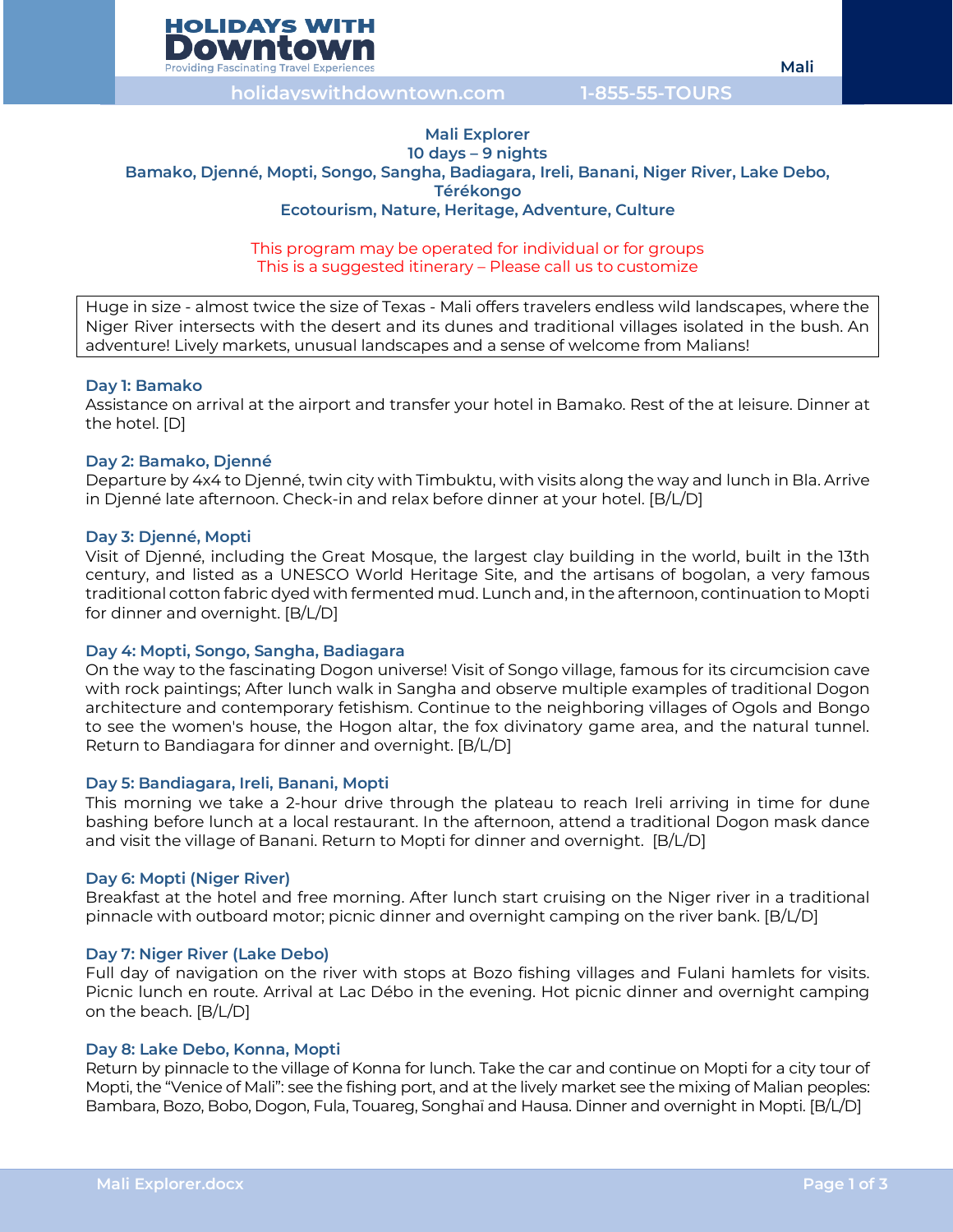# **HOLIDAYS WITH Providing Fascinating Travel Experie**

# **holidayswithdowntown.com 1-855-55-TOURS**

# **Day 9: Mopti, Ségou**

This morning we drive to Ségou stopping on the way to visit Térékongo, near San, the sacred well of the Bobo people. Stop for lunch in San. On arrival in Ségou visit of city and the village of Sékoro, the former capital of the Bambara kingdom to see the tomb of King Biton Coulibaly. Dinner and overnight in Ségou. [B/L/D]

# **Day 10: Ségou, Bamako, USA**

We leave after breakfast arriving in Bamako in time for lunch. In the afternoon take a city tour

to the National Museum, the pink market, the craftsmen's village and the traditional pharmacopoeia market. In the evening, transfer to the airport to board your connecting flight to the USA. [B/L]

# *Note: We recommend arrival on a Saturday to visit Djenné on the day of the weekly market on Day 3.*

[B] = Breakfast | [D] = Dinner | [B/L] = Breakfast, Lunch | [B/L/D] = Breakfast, Lunch and Dinner

# **The trip includes:**

- Arrival and departure transfers
- 9 nights' accommodation:
	- o Bamako 1 night
	- o Djenné 1 night
	- o Mopti 3 nights
	- o Bandiagara 1 night
	- o Niger River 2 nights
	- o Segou 1 night
- Meals:
	- o Breakfast daily
	- o 8 lunches + 1 picnic lunch
	- o 7 dinners
	- o 2 picnic dinners
- Djenné Great Mosque
- Rock paintings of Songo
- Bongo women's house & Hogon altar
- Traditional Dogon mask dance
- Niger River cruise
- Sailing on Débo Lake
- City tour of Mopti, the "Venice of Mali"
- Mix with West African peoples

# **Hotels in your Tour:**

| <b>City</b>         | <b>Hotel Name</b> | <b>Tripadvisor</b> |
|---------------------|-------------------|--------------------|
| <b>First Class*</b> |                   |                    |
| Bamako              | Radisson Blue     | 3.5                |
| Mopti               | La Maison Rouge   | 4.5                |
| Bandiagara          | Hotel La Falaise  |                    |
| Niger River         | Camping           | n/a                |
| Segou               | Hotel L'Auberge   |                    |

Hotels will be confirmed at time of booking

\* Best in city



- Térékongo sacred well of the Bobo people
- Tomb of King Biton Coulibaly
- Tour of Bamako
- Private 4x4 vehicle
- Private pinnacle (crew and fuel included)
- Experienced English-speaking driverguide
- 2-day cruise on the Niger river
- Entrance fees as required
- Bottled mineral water with meals
- All local taxes

# **Tour does not include:**

- International airfares
- Any taxes related to airfares or airports
- Meals not mentioned under inclusions
- Travel Insurance
- **Sleeping bags**
- Visas
- Tips to guides or drivers
- Expenses of a personal nature
- Any item not mentioned as "Included"